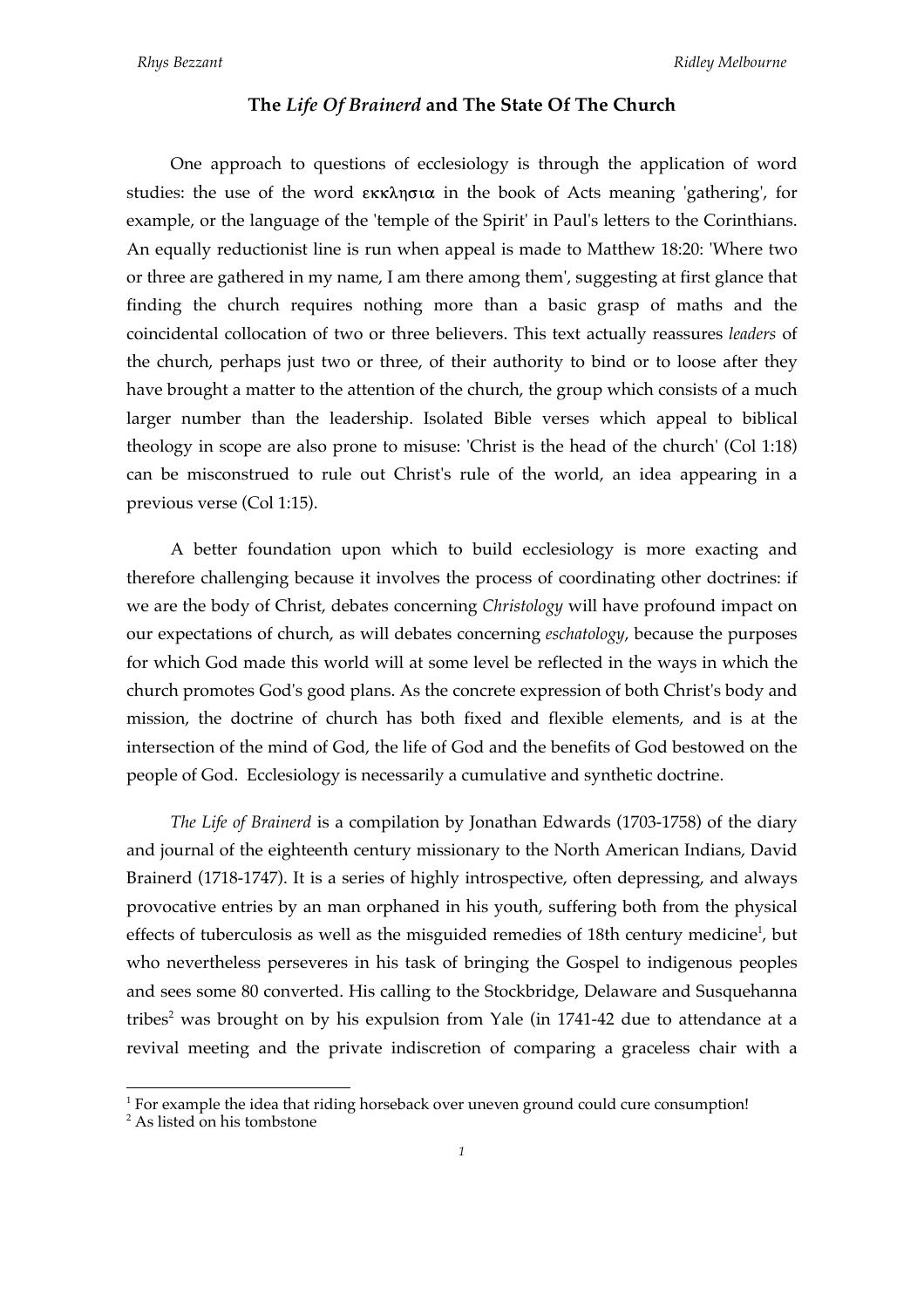graceless tutor!) which impaired preparation for a settled parochial ministry, the model of John Eliot ('Apostle to the Indians') in the seventeenth century, youthful earnestness (he died at the age of 29), and the belief that a revival of religion amongst the indigenous peoples would accelerate the return of Christ and the coming of the millennium. Explicit references in the *Life* to doctrinal matters generally, and issues of ecclesiology more particularly, are few and fleeting.

Despite apparently poor prospects, it is my contention in this paper that *The Life of Brainerd* actually does give important insights into the doctrine of the church as it developed through the 1740s, both as a result of the revival of religion in New England and the conditions of thought generated both by the Enlightenment and by North American geography and sociology. Significantly, it presents not only *Brainerd's* private reflections on his missionary endeavours but also, through polemical editing by *Edwards*, provides a contribution to eighteenth century debates on theology, ministry and mission. Edwards' own Preface and Appendix, along with the heading "Account of the Life" in large print on the title page marginalizing the smaller print "Chiefly taken from his own Diary and other private writings, written for his own use" mark this as distinctly Edwardsean. I shall proceed by outlining in more depth how this volume does **not** approach the doctrine of church head-on, but how nevertheless it functions as a companion volume to Edwards' *Religious Affections* (1746) by providing a mirror-reading of issues in ecclesiology. *The Life of Brainerd* opens doors onto issues concerning the life and ministry of the church in mid 18th century New England.

## **A Distance from ecclesiological themes**

## **1 The danger of liminal encounters setting an agenda**

One of the first objections raised to *Brainerd* providing insight into ecclesiology comes from its setting: though there are indeed diary entries in Parts I, II, and III which reflect on Brainerd's life in established colonial society, these actually form just one quarter of the work. As the major part of the work relates his reflections on ministry to the Indians of Kaunaumeek, Crossweeksung, and Susquehanna, these incidents and their context are at a distance both geographically and culturally from the life of settled clergy in New England and the Middle Colonies. Though the distance in miles may not appear to us to be significant, for a man both sick and single to traverse such dangerous territory on horseback does reinforce in his own mind the liminal encounters he faces. These Indian contacts were located in the dense and uninviting forests, mountains and foothills of the Appalachian chain, forming the border between English and French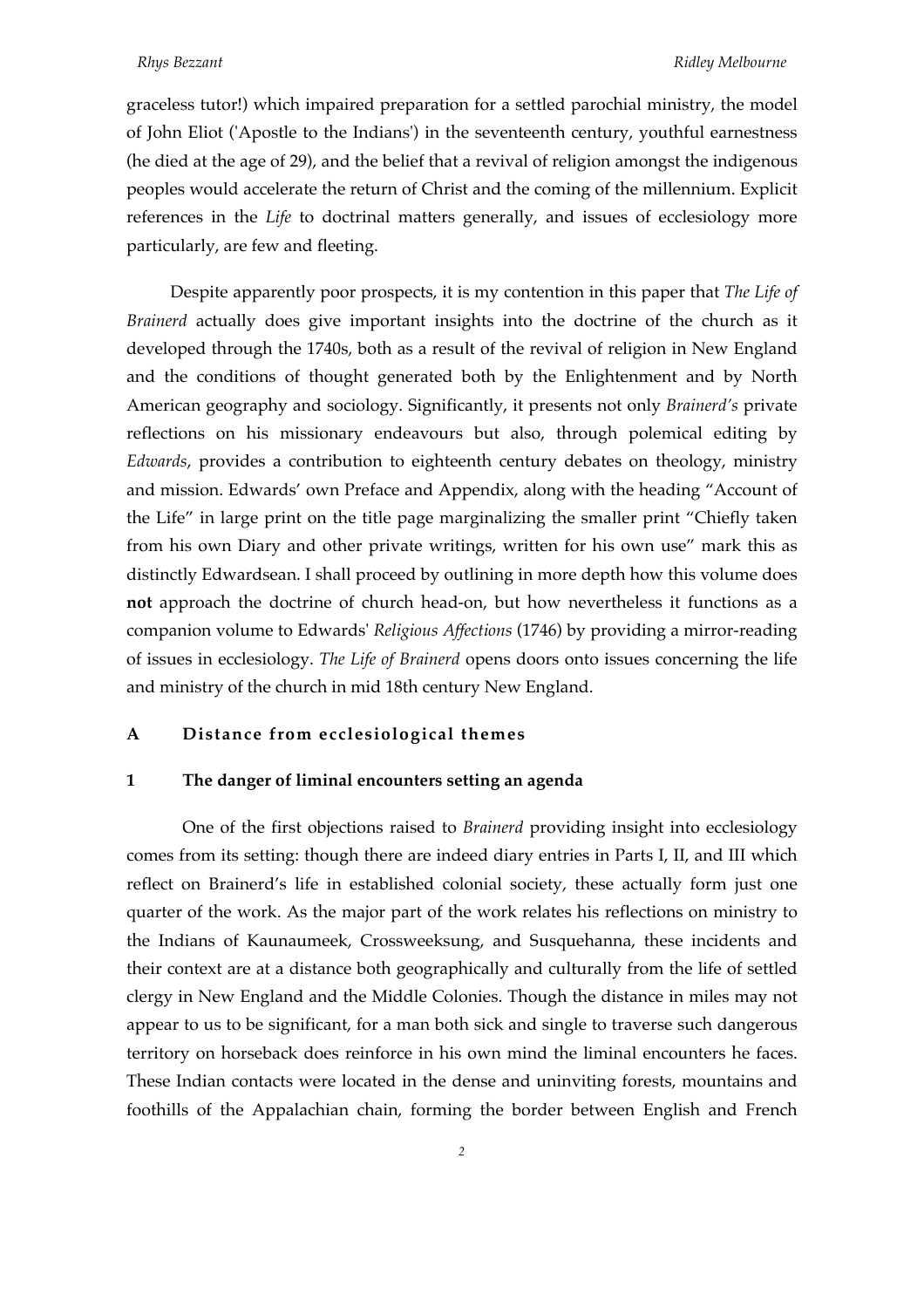spheres of influence, which between 1756 and 1763 would explode into colonial fighting known as the Seven Years' War (to the Europeans) or the French and Indian Wars (to the Americans). Brainerd acknowledges the difficulty of his conditions:

Wednesday, May 18 [1743]. My circumstances are such that I have no comfort of any kind but what I have in God. I live in the most lonesome wilderness; have but one single person to converse with, that can speak English … I have no fellow Christian to whom I might unbosom myself and lay open my spiritual sorrows, and with whom I might take sweet counsel in conversation about heavenly things, and join in social prayer. I live poorly with regard to the comforts of life: most of my diet consists of boiled corn, hasty pudding, etc. I lodge on a bundle of straw, and my labour is hard and extremely difficult; and I have little appearance of success to comfort me. The Indian affairs are very difficult; having no land to live on, but what the Dutch people lay claim to, and threaten to drive them off from; they have no regard to the souls of the poor Indians; and by what I can learn, they hate me because I come to preach to 'em. But that which makes all my difficulties grievous to be born is that "God hides his face from me" [Job  $13:24$ ].<sup>3</sup>

Not only is this experience at the edge of the known world, it is also at the edge of acceptable ministry structures. The Protestant world had not yet fully grasped the need for new structures to cope with new conditions for mission, unlike the Roman Catholic world which through the Jesuit order and the maritime experience of Portugal in particular had more successfully pursued a missiological agenda in the sixteenth century, for example Francis Xavier's endeavours in the East Indies, Japan and China<sup>4</sup>. Despite the fact that the colonisation of New England had at least in part been driven by the missiological desire both to evangelise the indigenous population (witness the seal of the Massachusetts Bay colony based on the Macedonian man's appeal in Acts 16:9 'Come over and help us') and to provide a model to Old England of a Christian commonwealth using the image of the 'city upon a hill', early attempts at mission amongst the North American Indians had not been spectacularly successful. As Carpenter points out:

Like most Protestants, the Puritans had not developed the church structures to carry out mission … Though they had the highest percentage of clergy to populace in the European world, they were handicapped by their assumption that a true minister must have a church … It is easy to look back and assume that Protestants should have intuitively known how

<sup>3</sup> Jonathan Edwards, *The Life of Brainerd* (The Works of Jonathan Edwards 7; New Haven: Yale University Press, 1985), 207.

<sup>&</sup>lt;sup>4</sup> Andrew F. Walls, 'The Eighteenth-Century Protestant Missionary Awakening in Its European Context', in *Christian Missions and the Enlightenment* (ed. B. Stanley; Grand Rapids: Eerdmans, 2001) 27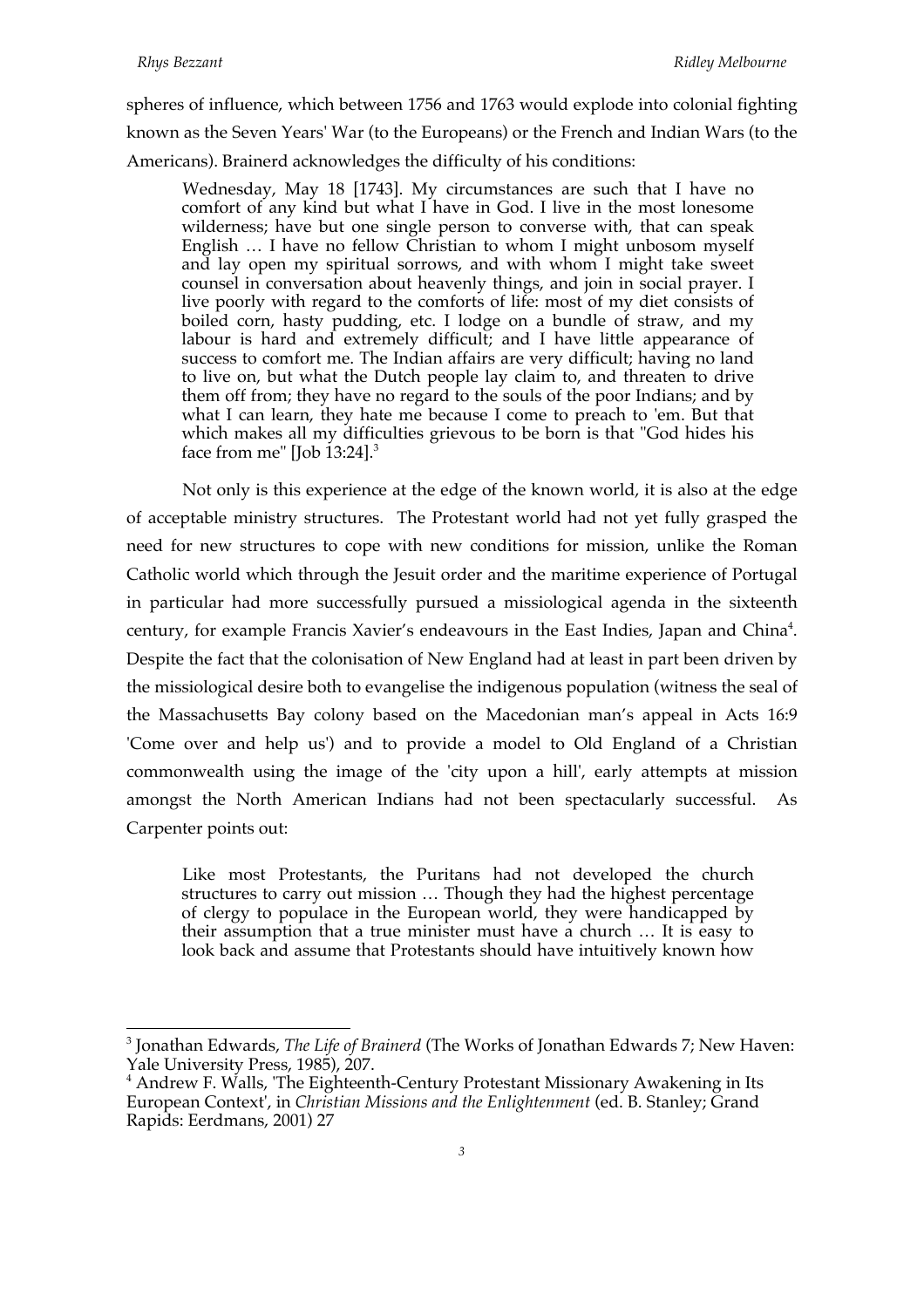to organize missions structures and go about the work; but in reality, the lessons we take for granted today had to be hard won.<sup>5</sup>

It is furthermore often assumed that the centre will make an impact upon the periphery, and not as often happened in the revival of religion in the eighteenth century for the periphery to have a formative impact on the centre. The Moravians from the frontier of the Empire impacted the Wesleys, minority groups like the Welsh or the Silesians facing assimilation from a majority culture provided models of revival, and the conversion of North American Indians gave hope to the sponsoring churches in Scotland that God's favour upon the Protestant cause was not yet extinguished.<sup>6</sup>. It would be mistaken to come to Brainerd's writing without the capacity to see the ways in which we can learn about the doctrine of the church from his experiences *in extremis*.

# **2 The weight of quietistic piety**

Perhaps a more significant feature of *Brainerd* which works against our expectation of discovering ecclesiology in the text is the sheer weight of entries which have as their focus not external events but internal reactions to the conditions of life and ministry. This work presents a model of piety, not so much a programme of ecclesiastical reform or a platform for church growth. Indeed, the reflections are not just personal but excessively introspective and often imbalanced. The disinterested *benevolence* which became the hallmark of virtue for Christians engaged in mission in the nineteenth century can at times appear like self-absorbed *malevolence* towards the missionary himself:

Monday, July 2 [1744]. Had some relish of the divine comforts of yesterday; but could not get that warmth and exercise of faith that I desired. Had sometimes a distressing sense of my past follies and present ignorance and barrenness: And especially in the afternoon, was sunk down under a load of sin and guilt, in that I have lived so little to God after his abundant goodness to me yesterday. In the evening, though very weak, was enabled to pray with fervency and to continue instant in prayer near an hour. My soul mourned over the power of its corruption, and longed exceedingly to be "washed" and "purged as with hyssop" [Ps 51:7]. Was enabled to pray for my dear absent friends, Christ's ministers, and his church; and enjoyed much freedom and fervency, but not so much comfort, by reason of guilt and shame before God. Judged and condemned myself for the follies of the day.7

<sup>5</sup> J.B. Carpenter. 'New England Puritans: The Grandparents of Modern Protestant Missions'. *Missiology: an international review* 30/4 (2002): 519-532.

<sup>6</sup> W.R. Ward, *The Protestant Evangelical Awakening*(Cambridge: University Press, 1992), 46, 310-314, 317

<sup>7</sup> Edwards, *The Life of Brainerd,* 258.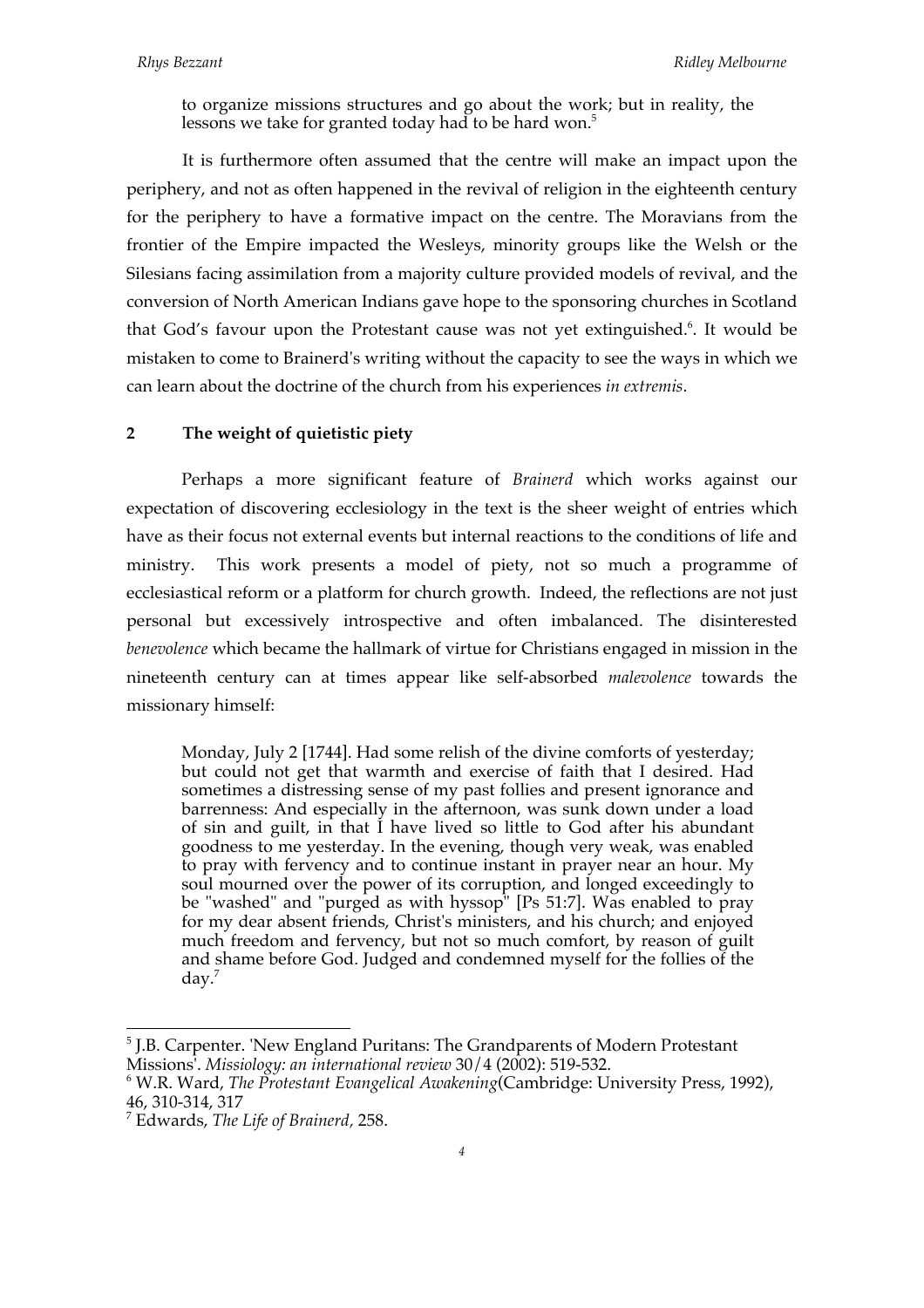Friday, September 5 [1746]. Was exceeding weak so that I could scarcely ride; it seemed sometimes as if I must fall off from my horse and lie in the open woods: However, got to Shamokin towards night: Felt something of a spirit of thankfulness that God had so far returned me: Was refreshed to see one of my Christians whom I left here in my late excursion.

Saturday, September 6 [1746]. Spent the day in a very weak state; coughing and spitting blood, and having little appetite to any food I had with me: Was able to do very little except discourse a while of divine things to my own people and to some few I met with. Had, by this time, very little life or heart to speak for God, through feebleness of body and flatness of spirits. Was scarcely ever more ashamed and confounded in myself, than now...<sup>8</sup>

One of the remarkable emphases of the work is how little the objective atoning death of Christ is pondered, or how much the sufferings of Christ are meditated upon: Edwards wants to distance himself and Brainerd from the imbalanced Moravian piety of *Blut und Wunden*. Nevertheless, Edwards in his *Appendix* alerts us to the subjective way that Brainerd finds reassurance:

I find no one instance of a strong impression on his imagination through his whole life: no instance of a strongly impressed idea of any external glory or brightness, of any bodily form or shape, any beautiful majestic countenance: no imaginary sight of Christ hanging on the cross with blood streaming from his wounds; or seated in heaven on a bright throne with angels and saints bowing before him; or with a countenance smiling on him; or arms open to embrace him: no sight of heaven, in his imagination, with gates of pearl and golden streets, and vast multitudes of glorious inhabitants with shining garments; no sight of the Book of Life opened with his name written in it: no hearing of the sweet music made by the songs of the heavenly hosts; no hearing God or Christ immediately speaking to him; nor any sudden suggestions of words or sentences, either words of Scripture or any other, as then immediately spoken or sent to him: no new objective revelations, no sudden strong suggestions of secret facts … But the way he was satisfied of his own good estate, even to the entire abolishing of fear, was by feeling within himself the lively actings of a holy temper and heavenly disposition, the vigorous exercises of that divine love which casts out fear: This was the way he had full satisfaction soon after his conversion … And we find no other way of satisfaction through his whole life afterward.<sup>9</sup>

It is indeed a commonplace to see the theological distinctive of the eighteenth century revivals in their commitment to regeneration, sanctification, and mission: subjective assurances of conversion became increasingly important. It is not that Brainerd has no appreciation of objective assurance in Christ (as the following quotation makes clear), it is just that being taken for granted it plays a smaller role in his diary:

8 Edwards, *The Life of Brainerd*, 424.

<sup>9</sup> Edwards, *The Life of Brainerd*, 503-504.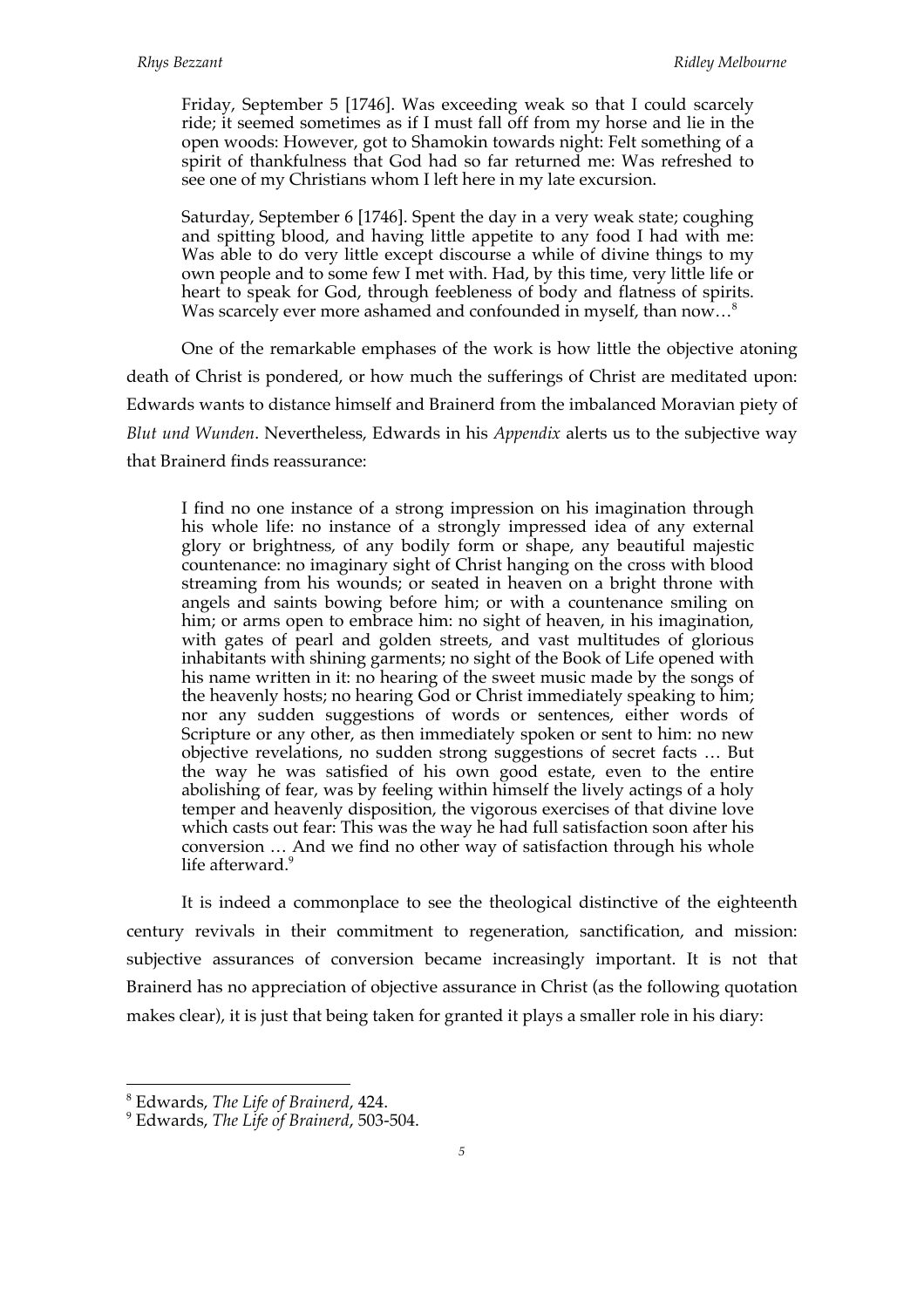In the afternoon, endeavoured to open the glorious provision God has made for the redemption of apostate creatures by giving his own dear Son to suffer for them and satisfy divine justice on their behalf.<sup>10</sup>

Despite the emotional intensity of the work, indeed perhaps because of it, this account of Brainerd's life went on to be the most reproduced edition of all Edwards' works in the 19th century, providing a manual for cross-cultural mission and a model of piety taken up by leading figures in missions, for example William Carey and Henry Martyn.<sup>11</sup> There were even translations into German by Fresenius and Steinmetz in the decade after it was published.<sup>12</sup> This work did indeed have an enormous impact on the church and its expectations for ministry from the time of its publication and in succeeding centuries.

## **3 The ambiguity of an edited collection**

Although the substance of the work is by David Brainerd himself, it comes to us as a whole through the editorial hand of Edwards, his mentor. Indeed, Brainerd spent the last few days of his life at the Edwards' home in Northampton, being tended by one of Jonathan and Sarah's daughters, Jerusha. She had previously served Brainerd in his sickness while he was incapacitated in Boston, and when she died she was buried next to him in the cemetery in Northampton, such was the apparent affection she had for him. Brainerd's life was closely connected to Edwards', so it comes as no surprise to learn that Brainerd gave Jonathan the responsibility upon his death to publish his diary, though he had previously been reticent to release its contents. Edwards actually postponed other writing projects to see this material through to publication.

While we may be thankful that Brainerd's diary has been preserved, we must nevertheless be careful in how we approach it. Edwards has selected entries he deemed worthy of a wider readership by leaving out altogether some of Brainerd's most private thoughts, which he has sifted through his theological grid. He has added commentary along the way to explain events or his rationale for inclusion, changed particular words, and has book-ended the material with his own *Author's preface*, and *Some further remains of the Rev. Mr. David Brainerd, An appendix containing some reflections and observations on the preceding memoirs of Mr. Brainerd,* and *A sermon preached on the day of the funeral of the* 

10 Edwards, *The Life of Brainerd*, 375.

<sup>11</sup> J. Conforti. 'Jonathan Edwards's Most Popular Work: *The Life of David Brainerd* and Nineteenth-Century Evangelical Culture'. *Church History* 54/2 (1985): 188-201.

<sup>12</sup> Ward, *The Protestant Evangelical Awakening,* 275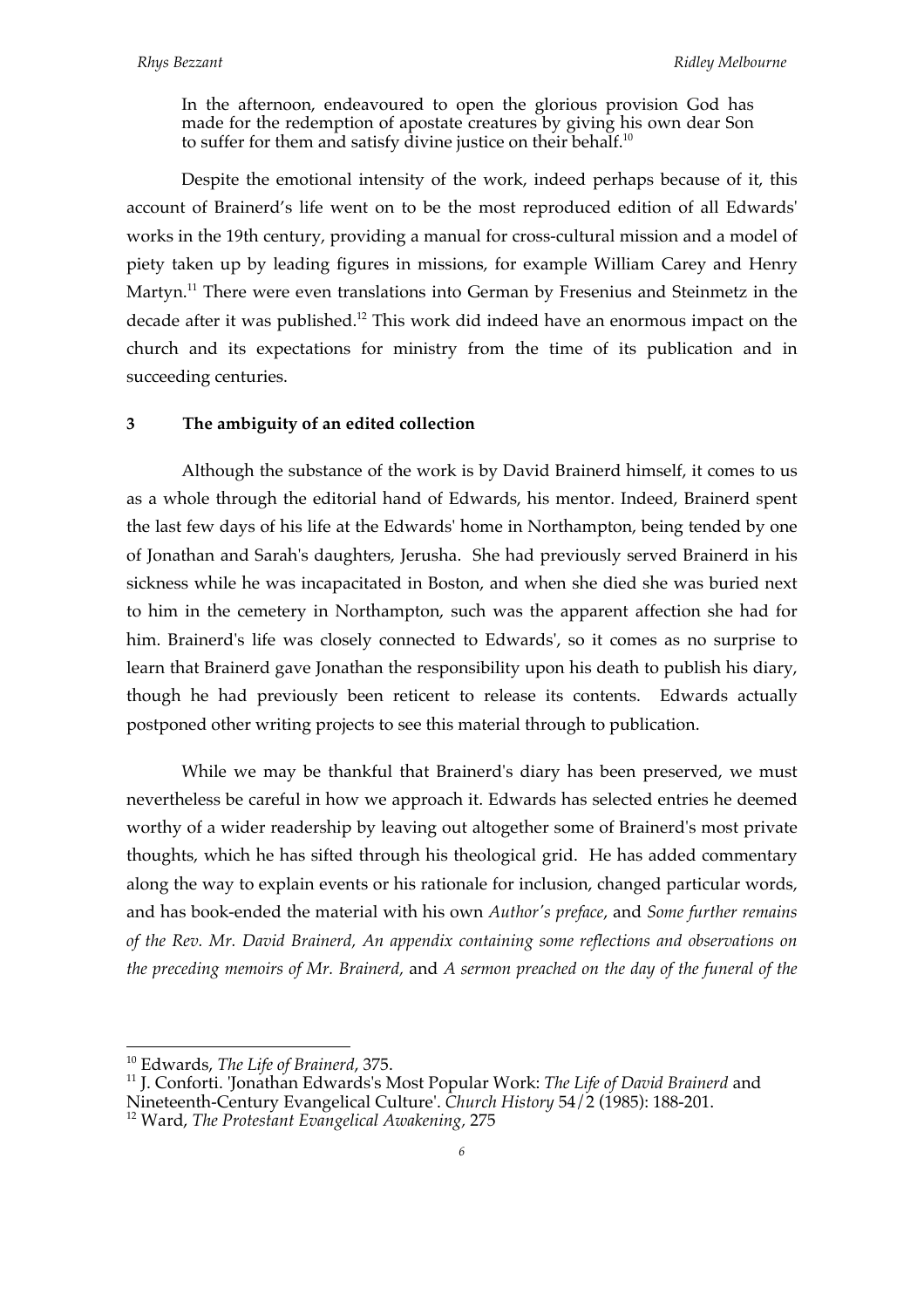*Rev. Mr. David Brainerd*. The Yale edition of *The Life of Brainerd* then includes some correspondence related to Brainerd's ministry.

Using the book as a source of insights into mid eighteenth century ecclesiology is potentially difficult. This does not mean there is no contribution to a doctrine of the church accessible to us here, only that we have to dig more carefully to find them. Edwards makes his own intentions clear:

He showed himself almost invincibly averse to the publishing of any part of his diary after his death; and when he was thought to be dying at Boston, gave the most strict peremptory orders to the contrary: but being by some of his friends there prevailed upon to withdraw so strict and absolute a prohibition, he was pleased finally to yield so far as that his papers should be left in my hands, *that I might dispose of them as I thought would be most for God's glory and the interest of religion*. 13[italics mine]

His [Brainerd's] conversion was plainly founded in a clear, strong conviction, and undoubting persuasion, of the truth of those things appertaining to these doctrines which Arminians most object against, and which his own mind had contended most about ... And if his conversion was any real conversion, or anything besides a mere whim, and if the religion of his life was anything else but a series of freaks of a whimsical mind, then this one grand principle, on which depends the whole difference between Calvinists and Arminians, is undeniable, viz., that the grace or virtue of truly good men not only differs from the virtue of others in degree, but even in nature and kind. $14$ 

Though the ministry context of Brainerd, his descriptions of personal piety, and the editorial hand of Edwards may seem to distance this volume from a working contribution to debates of ecclesiology, they each provide a new angle through which such debates can be located. In fact, they might be just the vernacular through which eighteenth century debates concerning the church are expressed.

# **B Proximity to ecclesiological themes**

### **1 Brainerd's expectations of those converted**

Competing Christian spheres of influence in eighteenth century North America brought different experiences to those contacted or converted. It was not just that the Indians had to decide between the folk religion of the powwow and the Christian Gospel, they also had to decide between the rival claimants to Christian hegemony – the French Roman Catholic missionaries, traders and soldiers west of the Appalachians navigating south on the Mississippi, and the European Protestant (in some instances

13 Edwards, *The Life of Brainerd,* 96.

<sup>14</sup> Edwards, *The Life of Brainerd,* 522-523.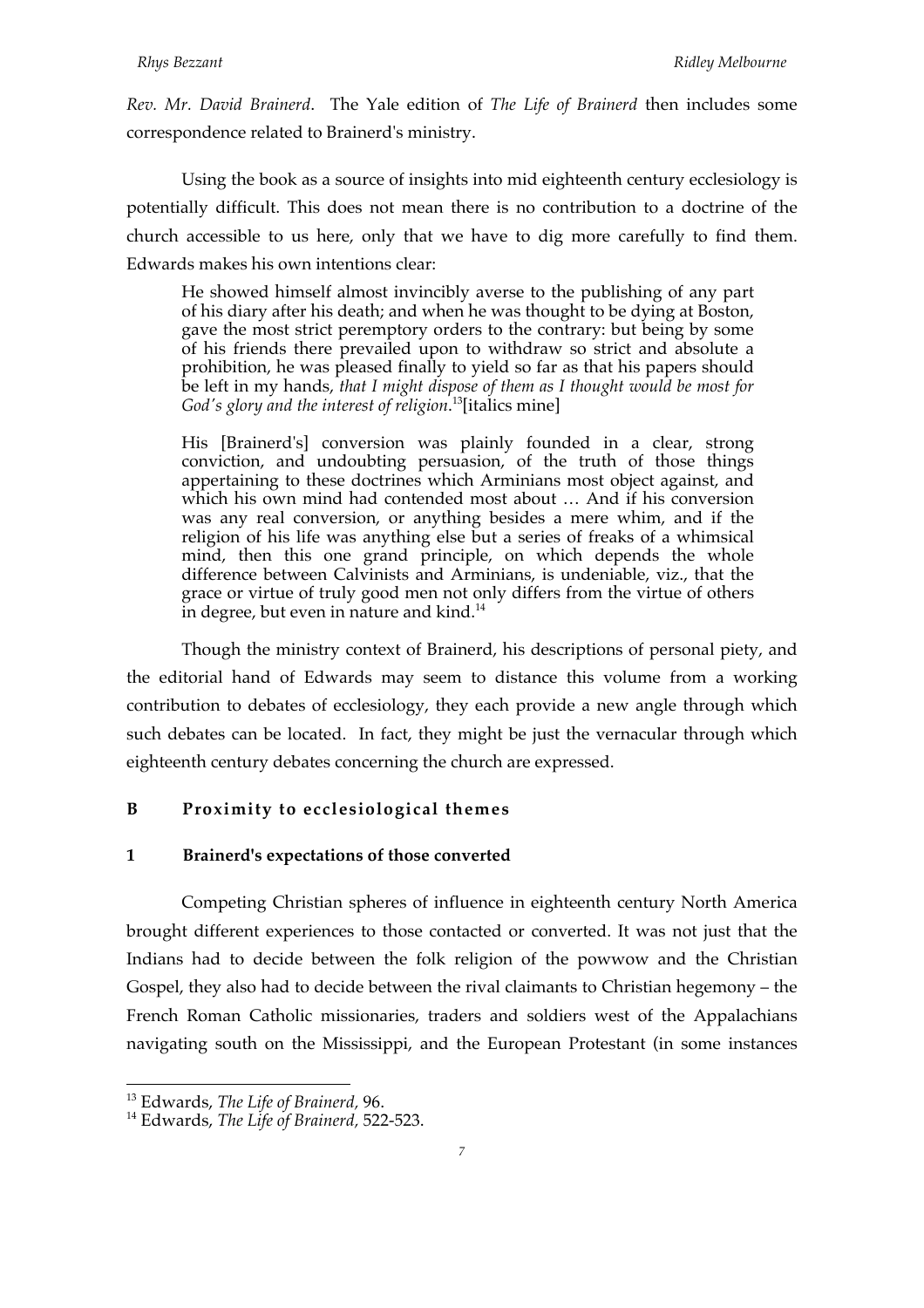English and Puritan) colonisers, landholders and educators along the Atlantic coastal plain. From a European perspective, winning the Indians was strategic militarily, as James Fenimore Cooper's *The Last of the Mohicans* makes so clear. Not surprisingly, these encounters generated moral dilemmas: entrepreneurs were encouraged to speak the Gospel as they travelled to find new markets or to source furs, food and labour, presenting a conflict of interests both to those offering and those receiving their ministrations. Bringing 'civilisation to the natives' might offer new economic and educational opportunities, but more often could destroy traditional cultures and languages, disperse tribes from their ancestral lands, and introduce disease, vice and anomie into village life.

However, the very attempts to bring the Gospel to the indigenous peoples of the north-east reflect significant theological as much as imperial motivation. When the Puritans made efforts to preach the problem of human sinfulness and its solution in redemption only through the name of Christ, they were treating Indians with dignity and equality. Not to preach sin and salvation in this way would have been to deny that Indians were of the same stuff as the remainder of the human race. The conversion of Indians demonstrated God's acceptance of them. Though there was amongst some Christians the belief that North American Indians had been trapped by the Devil in a continent as yet unreached by the Gospel, this did not obviate their need as men and women made in the image of God to hear Christian proclamation on the same basis and terms as the English themselves had heard it when still living in pagan darkness. Alongside preaching, Puritans also expected that the Indians be treated as equals by including them under the laws of the land and its economic system, though not at the expense of their language and survival. John Eliot's Praying Towns of the seventeenth century and Brainerd's similar model in the eighteenth attest their desire not for absolute integration, but rather separation for the sake of spiritual independence. Carpenter makes the point:

Mission for the Puritans required far more than a few missionaries; it demanded the transplantation of a whole social system. For Puritans, since missions was the extension of God's rule … it was more than church planting and certainly far more than individual conversions. They envisioned, since they assumed all people were made in the image of God, a united civil-ecclesial community. Of course, their holistic approach to mission opens up the Puritans to criticism for using religion for political ends.<sup>15</sup>

<sup>15</sup> J.B. Carpenter. 'Puritan Missions as Globalization'. *Fides et historia* 31/2 (1999): 103-123.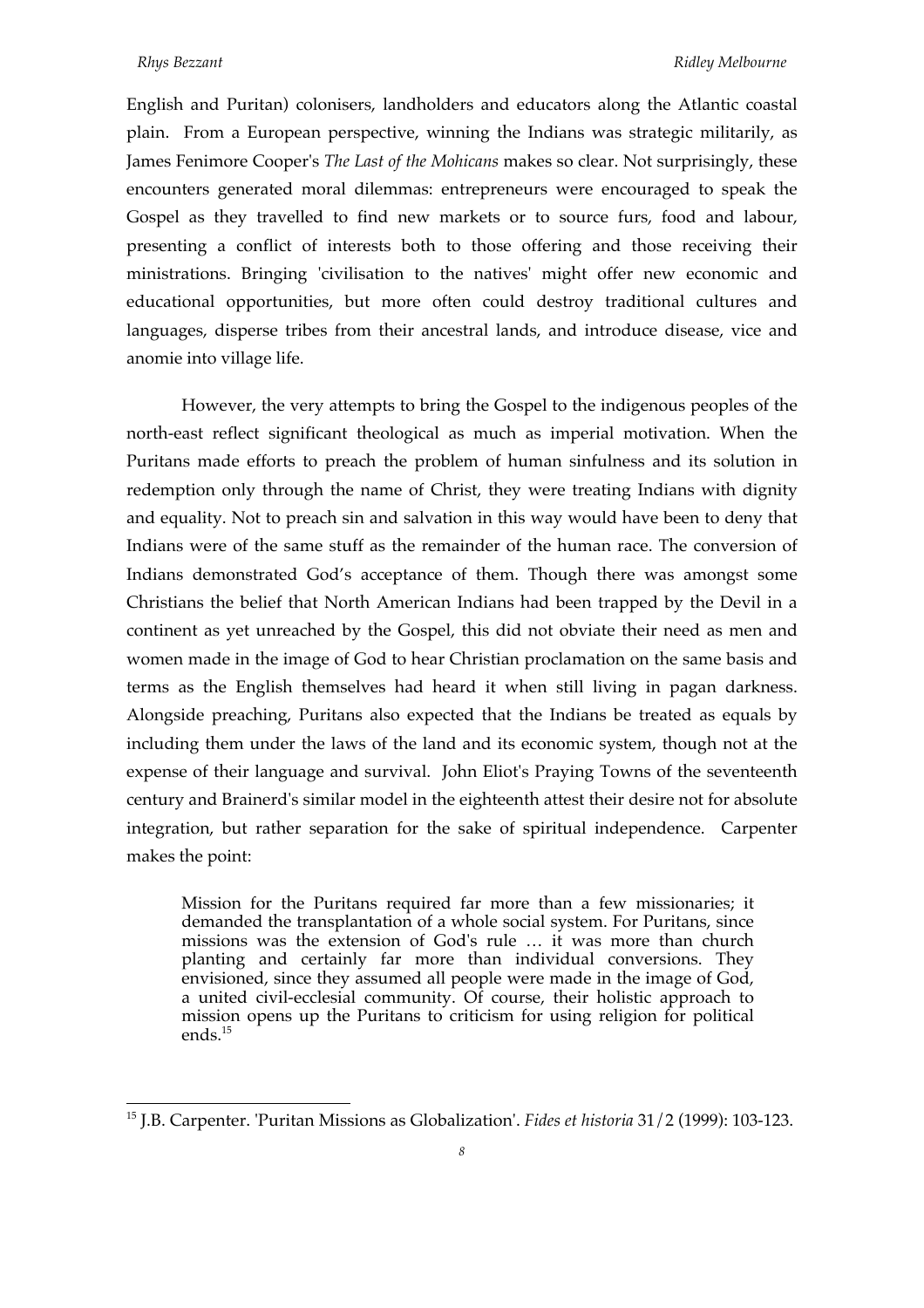It is with this in mind that we are given access to more of Brainerd's ecclesiology than at first appears. He has high standards and great hopes for the Indians and their Christian obedience. As quoted in his *Journal*, from which Edwards excerpts material regarded as significant to include in the *Life*, Brainerd writes:

Friday, August 24 [1745] … Spent the forenoon in discoursing to some of the Indians, in order to their receiving the ordinance of baptism. When I had opened the nature of the ordinance, the obligations attending it, the duty of devoting ourselves to God in it, and the privilege of being in covenant with him, sundry of them seemed to be filled with love to God, and delighted with the thoughts of giving up themselves to him in that solemn and public manner, melted and refreshed with the hopes of enjoying the blessed Redeemer.<sup>16</sup>

April 7 [1746]. Discoursed to my people at evening from 1 Cor. 11:23-26. And endeavoured to open to them the institution, nature, and ends of the Lord's Supper, as well as the qualifications and preparations necessary to the right participation of that ordinance. Sundry persons appeared much affected with the love of Christ manifested in his making this provision for the comfort of his people, at a season when himself was just entering upon his sharpest afflictions.<sup>17</sup>

Such Reformed preparation was both to treat the Indians with great respect, and to acknowledge the work which the Lord had been doing amongst them even if Brainerd was uncomfortable with some of the outward means of expression:

But of all the sights I ever saw among them [on Juniata Island], or indeed anywhere else, none appeared so frightful or so near akin to what is usually imagined of infernal powers; none ever excited such images of terror in my mind, as the appearance of one who was a devout and zealous reformer, or rather restorer, of what was supposed was the ancient religion of the Indians … When he came near me I could not but shrink away from him, although it was then noonday, and I knew who it was … At length, he says, God comforted his heart and showed him what he should do; and since that time he had known God and tried to serve him; and loved all men, be they who they would, so as he never did before. He treated me with uncommon courtesy, and seemed to be hearty in it. And I was told by the Indians that he opposed their drinking strong liquor with all his power … He seemed to be sincere, honest and conscientious in his own way, and according to his own religious notions, which was more than I ever saw in any other pagan: And I perceived he was looked upon and derided amongst most of the Indians as a precise zealot that made a needless noise about religious matters. But I must say, there was something in his temper and disposition that looked more like true religion than anything I ever observed amongst other heathens.<sup>18</sup>

16 Edwards, *The Life of Brainerd,* 317.

<sup>17</sup> Edwards, *The Life of Brainerd,* 381.

<sup>18</sup> Edwards, *The Life of Brainerd,* 329-330.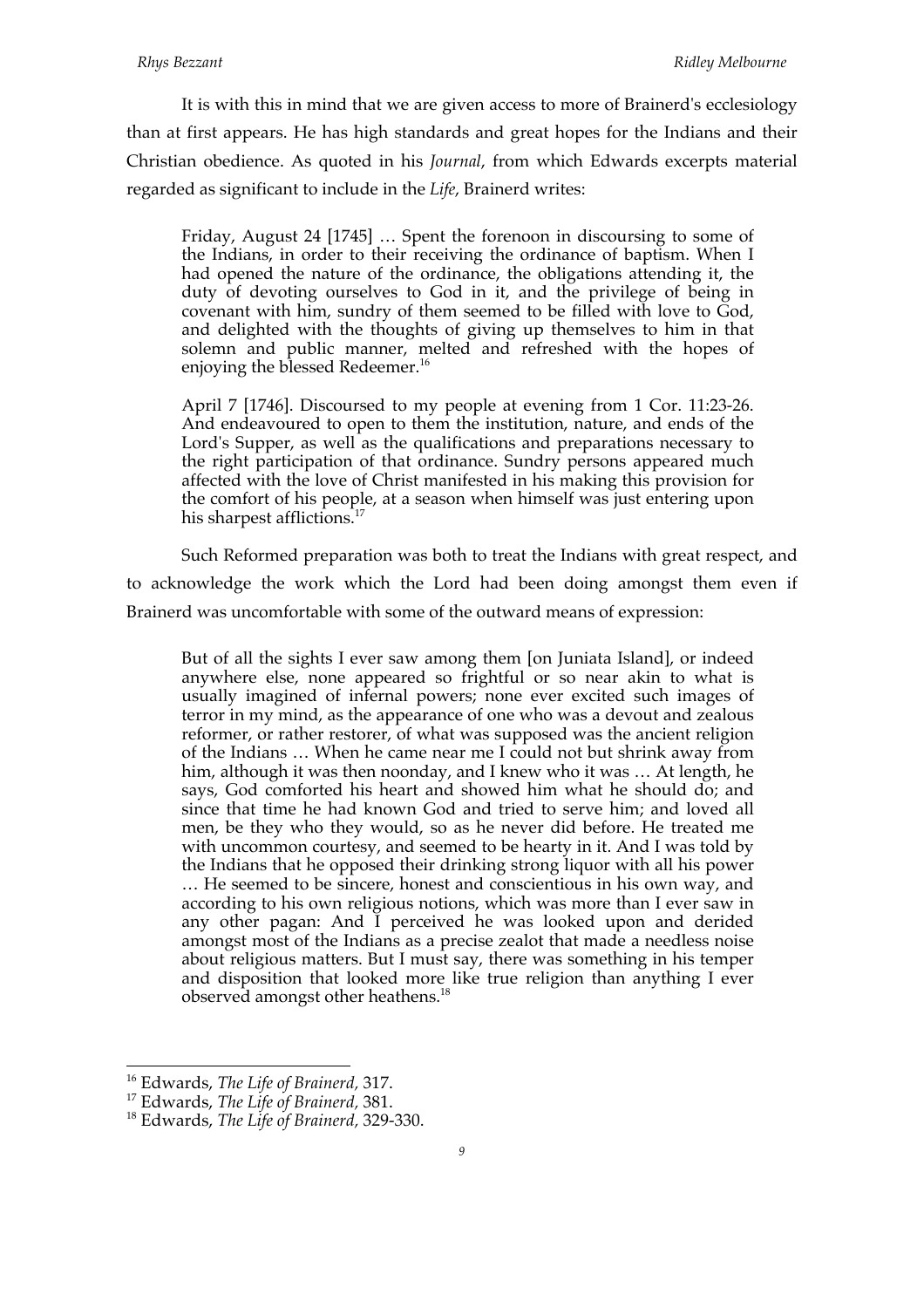For the first time in a millennium, Christians were living as neighbours with unbelievers, not having to cross oceans to minister amongst them. However, despite the innovation of Brainerd's support and sending, he maintained an understanding of church not dissimilar from his Puritan forebears. His expectations of Indian converts was not unlike what he desired for Anglo-American converts as well. As Wall summarises:

Not surprisingly, the early Protestant movement, which was principally evangelical in character, initially brought to the non-Western world the same message and the same methods that it brought to the nominally Christian world which produced evangelical radicalism. And it expected the responses (and evangelicals had plenty of experience within Christendom of hostile or indifferent response) to be along the same lines.<sup>19</sup>

## **2 The value of means in promoting mission**

A new stage in missions was however dawning: that God would use various and innovative *means* to reach the heathen was emphasised by William Carey in his tract of 1792, but had previously been pioneered for example in the writings and exertions of the German Pietists in the Tranquebar mission in South India and in the encounter between indigenous Americans and the European colonisers earlier in the eighteenth century. Money for Brainerd's work had been raised in large part overseas through the efforts of the Society in Scotland for Propagating Christian Knowledge (organised in 1701 and chartered by Queen Anne in 1709); the Society in London for Propagating the Gospel in New England and Parts Adjacent, whose commissioners in Boston Brainerd corresponded with, was also keen to place two missionaries amongst the Indians of the Six Nations. Mention has been made also of the townships based around Brainerd's own cottage, which provided an opportunity to minister from within an Indian community, without expecting the Indians first to receive civilisation in the cities as preparation for Christian conversion:

December 31 [1746]. Spent some hours this day in visiting my people from house to house, and conversing with them about their spiritual concerns; endeavouring to press upon Christless souls the necessity of a renovation of the heart: And scarce left a house without leaving some or other of its inhabitants in tears, appearing solicitously engaged to obtain an interest in Christ. The Indians are now gathered together from all quarters to this place, and have built them little cottages, so that more than twenty families

<sup>&</sup>lt;sup>19</sup> Andrew F. Walls, 'Missions and Historical Memory: Jonathan Edwards and David Brainerd', in *Jonathan Edwards at Home and Abroad: Historical Memories, Cultural Movements, Global Horizons* (ed. D.W. Kling, Douglas A. Sweeney; Columbia: University of South Carolina Press, 2003), 248-265.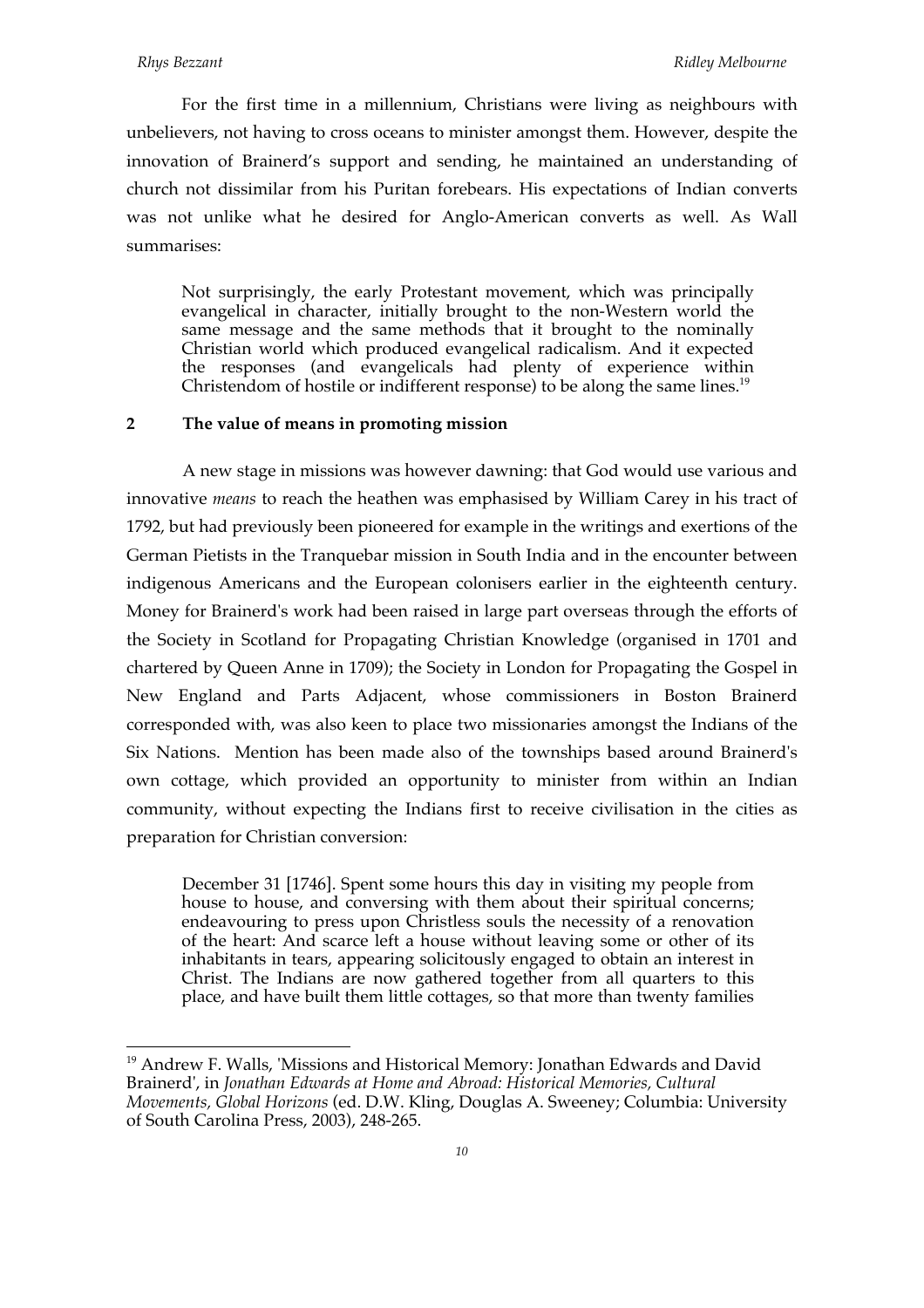live within a quarter of a mile of me. A very convenient situation in regard both of public and private instruction.<sup>20</sup>

Another striking feature of Brainerd's diary is the number of friends and ministerial colleagues with whom he stays or from whom he seeks the opportunity of recuperation in his many sicknesses. He frequently returns to New York, Long Island, or Boston to consult with his sponsors, to seek aid, and to refresh his ailing body and spirit. Indeed, Pettitt in his introduction to the Yale edition of *Brainerd* enumerates these figures under the headings "Family", "Evangelists", "Adversaries", "Friends", "Associates" and "Confidants".<sup>21</sup> It is a dizzying constellation. It is not just that Brainerd seeks their company, but also covets their prayers, both while he is with them and when he is away. Edwards himself had just published in 1748 his landmark work on the links between prayer, revival and mission under the title *An Humble Attempt to Promote Explicit Agreement and Visible Union of God's People in Extraordinary Prayer for the Revival of Religion and the Advancement of Christ's Kingdom on Earth*. Brainerd exemplifies the connections between the means of finance, prayer, revival and the right preparation of missionaries, as Edwards points out:

As there is much in Mr. Brainerd's life to encourage Christians to seek the advancement of Christ's kingdom in general; so there is, in particular, to pray for the conversion of the Indians *on this continent*, and to *exert themselves in the use of proper means* for its accomplishment. For it appears that he, in his unutterable longings and wrestlings of the soul for the flourishing of religion, had his mind peculiarly intent on the conversion and salvation of these people, and his heart more especially engaged in prayer for them. And if we consider the degree and manner in which he from time to time sought and hoped for an extensive work of grace among them, I think we have reason to hope that the wonderful things which God wrought among them by him are but a forerunner of something yet much more glorious and extensive of that kind; and thus may justly be an encouragement to well-disposed charitable persons to "honour the Lord with their substance" [Prov. 3:9] by *contributing as they are able*, to promote the spreading of the Gospel among them; and this also may incite and encourage gentlemen who are incorporated and entrusted with the care and disposal of those liberal benefactions which have already been made by pious persons to that end; and likewise the missionaries themselves that are or may be employed; and it may be of direction unto both as to the *proper qualifications* of missionaries and the *proper measure* to be taken in order to their success.<sup>22</sup>[italics mine]

He seemed much to wonder that there appeared no more of a disposition in ministers and people to pray for the flourishing of religion through the world. And particularly he several times expressed his wonder that there

20 Edwards, *The Life of Brainerd,* 350-351.

<sup>21</sup> Norman Pettitt, 'Editor's Introduction', in Edwards, *The Life of Brainerd,* 32-71.

<sup>22</sup> Edwards, *The Life of Brainerd,* 533.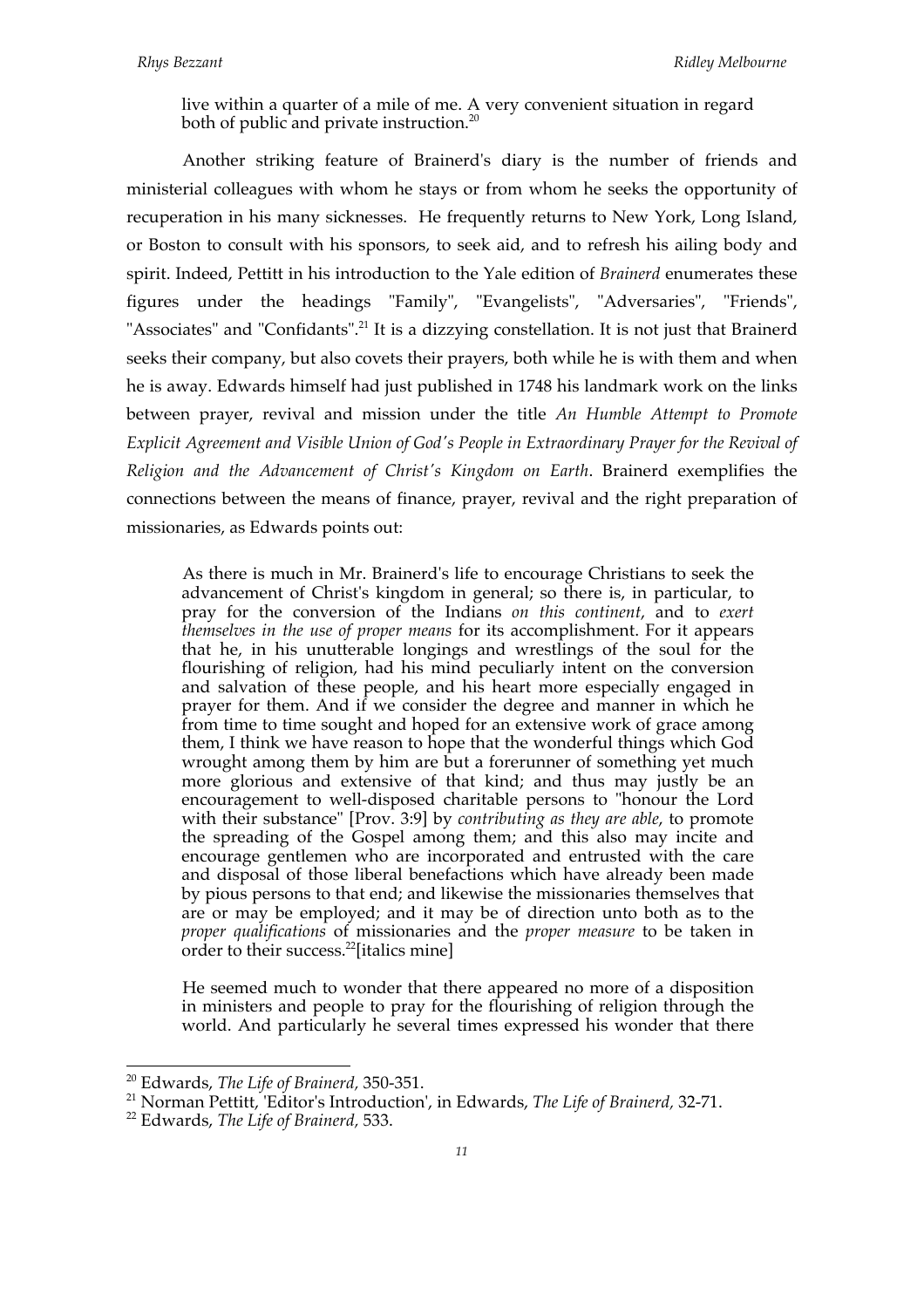appeared no more forwardness to comply with the proposal lately made from Scotland for united extraordinary prayer among God's people for the coming of Christ's kingdom, and sent it as his dying advice to his own congregation that they should practice [sic] agreeable to that proposal.<sup>23</sup>

No longer was the mission of God distinct from the mission of the church.<sup>24</sup> Edwards' final prayer in the *Appendix* makes of Brainerd's individual example a means of future revival:

The Lord grant also that the foregoing account of Mr. Brainerd's life and death may be for the great spiritual benefit of all that shall read it, and prove a happy means of promoting the revival of true religion in these parts of the world. Amen.<sup>25</sup>

Revival in itself however was not an ends, but a means to the arrival of the millennial kingdom. The conversion of the Indians was the most proximate step towards the defeat of the Antichrist, and all that held back the coming of the kingdom:

Brainerd's self-sacrificing missionary zeal and Edwards' wider activism must be understood in the context of their earthly optimism. Edwards' theology was not simply philosophical reflections growing out of his contemplations of God and a heavenly eternity. Rather, since it was always refracted through Scripture, it was grounded in a breathtaking historical perspective that provided incentive for unflagging evangelical action … In reckoning the progress towards Christ's kingdom, Edwards did not draw any sharp line between the spiritual and the political. The work of David Brainerd, the Concert of Prayer, and the war with the French and their Indian allies were all of one piece. The spread of the Gospel was the preeminent goal, but he never doubted that one precondition was Protestant military success against "papal" regimes.<sup>26</sup>

# **3 An inductive approach to identifying true faith**

In the evangelical revivals of the eighteenth century, the language of visibility is used frequently to attest the veracity of truth claims<sup>27</sup>, just as Jesus had said that his disciples will be known 'by their fruits' (Matthew 7:20). While a forensic declaration has no necessary visible outcome, the organic nature of the new birth must surely be witnessed through human senses. Edwards had been dismissed from his pastorate in

<sup>&</sup>lt;sup>23</sup> Edwards, *The Life of Brainerd*, 551.<br><sup>24</sup> Carpenter. 'Puritan Missions as Globalization'. 119.

<sup>25</sup> Edwards, *The Life of Brainerd,* 541.

<sup>26</sup> George M. Marsden, *Jonathan Edwards: A Life* (New Haven: Yale University Press, 2003), 334, 338. The mention of the Concert of Prayer refers to a united attempt in New England and Great Britain to establish regular prayer meetings for a number of years in advance to petition God for the revival of religion.

 $27$  Note for example the title of Edwards' appeal for the Concert of Prayer: 'An humble attempt to promote *explicit* agreement and *visible* union …' [italics mine]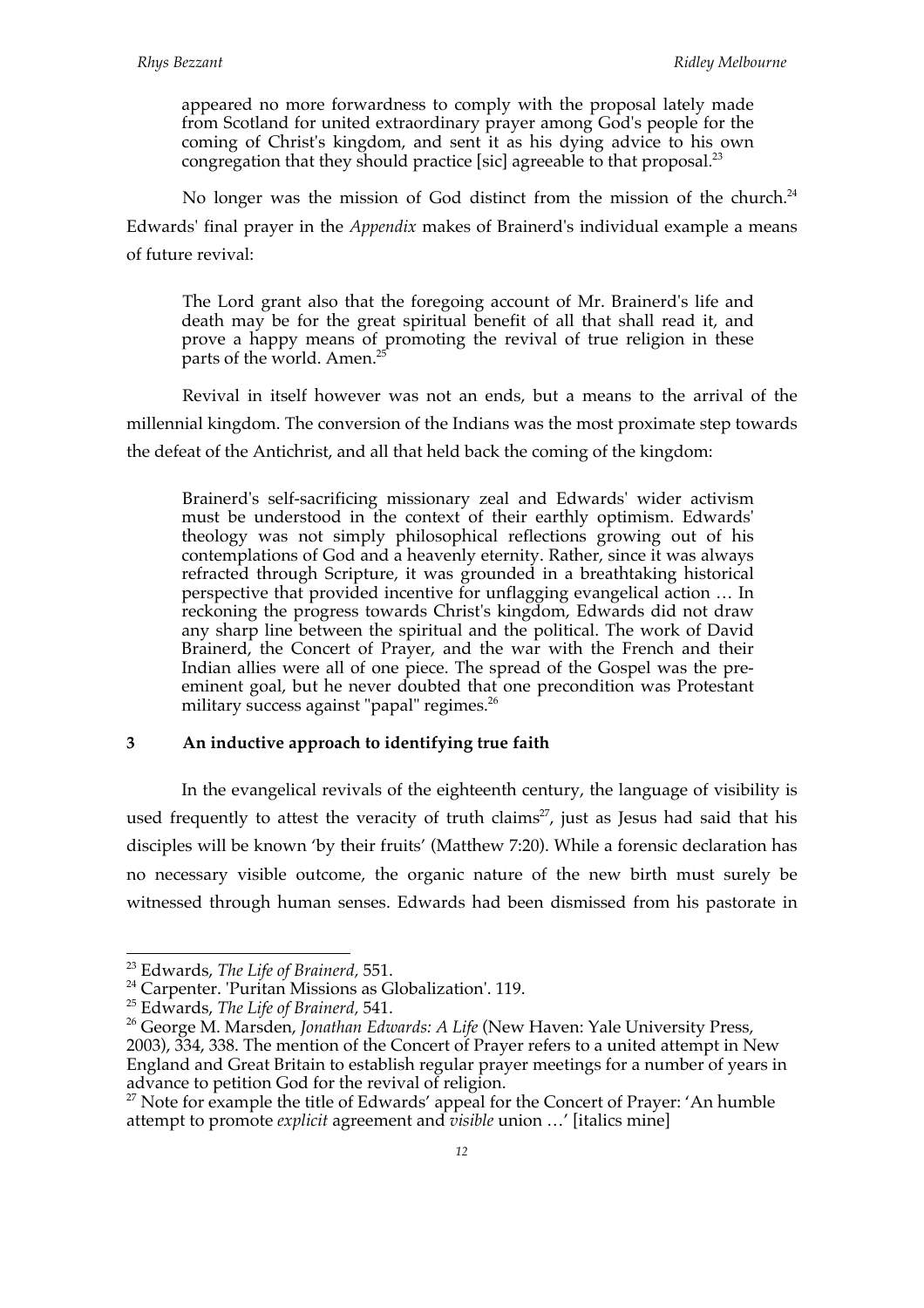Northampton because of his insistence that a profession of faith be supplemented by a narrative of grace in an individual's life. Many of Edwards' writings of the 1740s take up the controversy surrounding the character and fruit of those converted in the Awakening, and defend the work of God despite the 'enthusiasm' of some of the separatists. What kind of experience and fruit would surely attest a work of God in a human life?

This inductive method, generated both by the positive appreciation of human experience in the Enlightenment, and by the confusion caused when leaders witnessed people who so quickly fell away, lay at the heart of the treatise *Religious Affections* (1746) which Edwards had published not long before Brainerd arrived at the Edwards' home preparing to die. Indeed, Edwards' *The Life of Brainerd* becomes a spiritual biography embodying the very principles which *Religious Affections* teaches. Edwards presents Brainerd as a man of great perseverance despite incapacity, prayer despite doubt, selfsacrifice despite meagre resources. In many ways, Edwards is less interested in the nature of the mission amongst the Indians than in the example which Brainerd gives of a pious life:

How greatly Mr. Brainerd's religion differed from that of some pretenders to the experience of a *clear work* of saving conversion wrought on their hearts…

The foregoing account of Mr. Brainerd's life may afford matter of conviction that there is indeed such a thing as true experimental religion, arising from immediate divine influences …

The preceding history serves to confirm those doctrines usually called the "doctrines of grace" …

Is there not much in the preceding memoirs of Mr. Brainerd to teach, and to excite to duty, us who are called to the work of the ministry, and all that are candidates for that great work? …

The foregoing account of Mr. Brainerd's life may afford instruction to Christians in general; as it shows, in many respects, the right way of practicing [sic] religion in order to obtaining the ends of it and receiving the benefits of it …

There is much in the preceding account to excite and encourage God's people to earnest prayers and endeavors [sic] for the advancement and enlargement of the kingdom of Christ in the world ...<sup>28</sup>

It is only at the end of this long section that Edwards remarks upon the more pointedly missionary impact of Brainerd's life. This was actually not his chief concern:

For Edwards, who made that [Brainerd's] life known to the world, it was primarily a demonstration of the true character, authentic experience, and proper doctrine of a Christian minister … For Wesley … it [the expurgated

28 Edwards, *The Life of Brainerd,* 500, 520, 522, 530, 531, 532.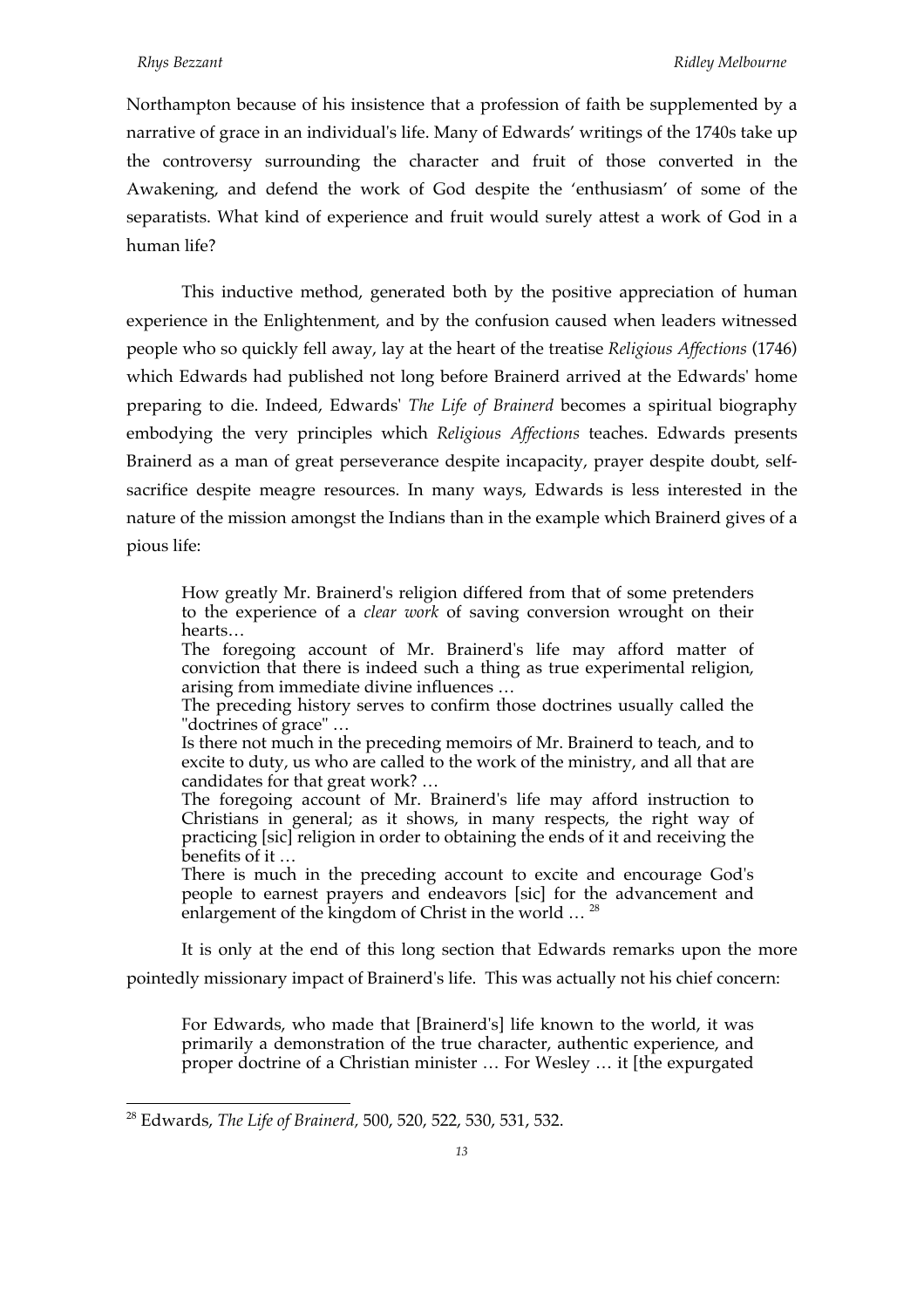version of *The Life*] was valuable not because it would call people to the mission field, but because it would teach them devotion and acceptance of harsh conditions in their service in England. For Wesley and Edwards alike, what we would call the cross-cultural aspect of Brainerd's work was coincidental.<sup>29</sup>

Though not couched in explicitly theological terms, the concrete example of Brainerd not only strengthens the theoretical argument of *Religious Affections*, but it also reinforces a larger ecclesiological agenda of Edwards: the need of a corrective to the Christendom model of the church which was defined in terms of the existence of territorially defined clergy in service of the civic community, the orderly administration of the sacraments, precise doctrine expressed through creeds and confessions, and frequently the absence of any historical or missiological perspective on God's work in history. However, in setting forward new models for prospering God's kingdom in the New World, Edwards does not abandon his Reformed heritage: he in fact redoubles his efforts to persuade contemporaries of Biblical truth, though using methods and philosophical categories befitting a new political, geographic and intellectual setting. The ministry of David Brainerd becomes an opportunity for Edwards to showcase the active use of means to engage the world and to provide a bulwark against theological and moral compromise in the church. The ministry of David Brainerd provides an opportunity for us to approach missiology as a prism through which eighteenth century ecclesiology can be reconstructed.

29 Walls, 'Missions and Historical Memory', 256.